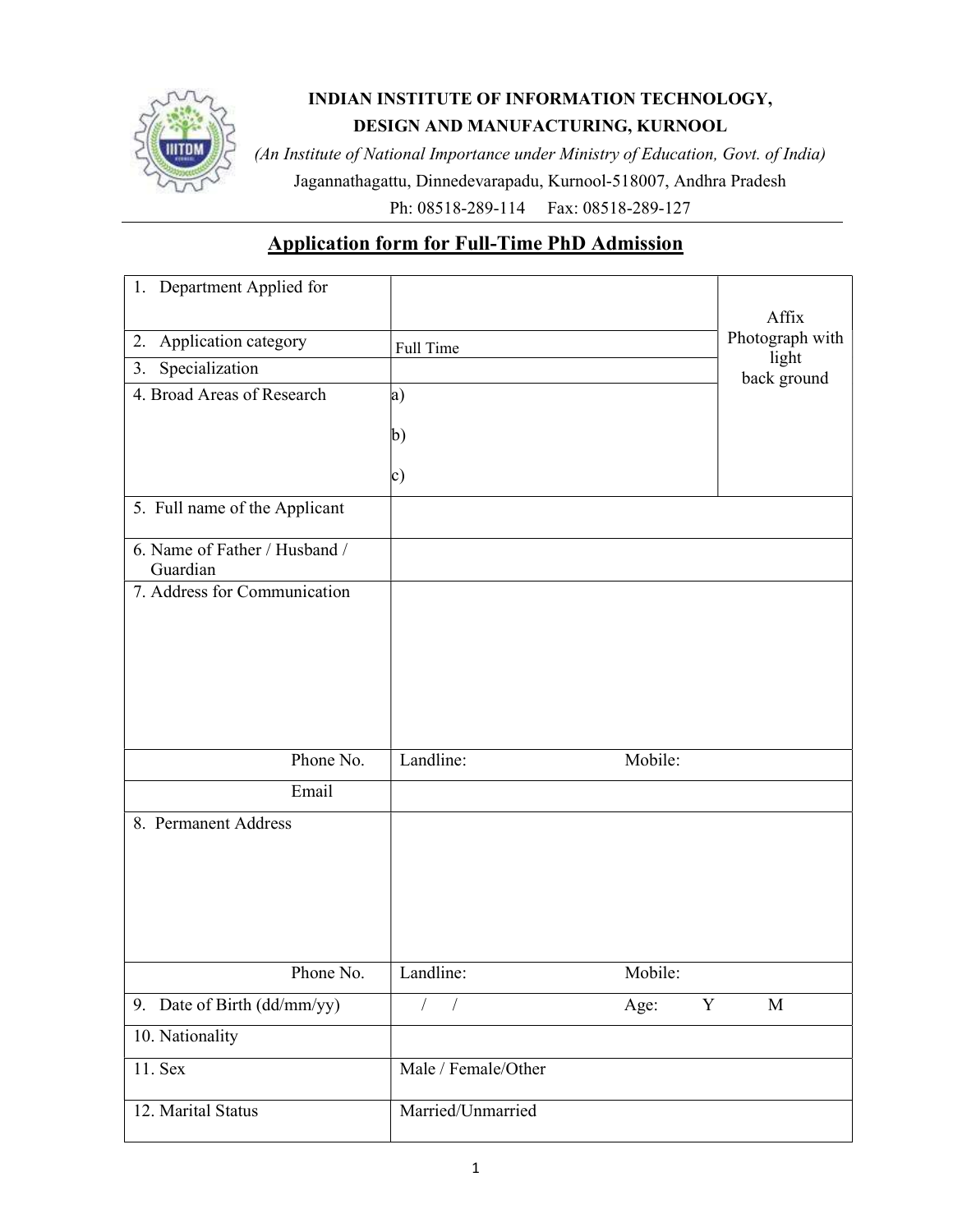| 13. Category                              | GEN / OBC / OBC-NC / SC / ST / EWS / PwD |                       |                   |  |  |  |
|-------------------------------------------|------------------------------------------|-----------------------|-------------------|--|--|--|
|                                           | <b>GATE Score/</b><br>Rank               | Year of<br>qualifying | <b>Department</b> |  |  |  |
|                                           | <b>CSIR NET</b><br>Score/<br>Rank        | Year of<br>qualifying | <b>Department</b> |  |  |  |
| 14. Particulars of the Qualifying<br>Exam |                                          |                       |                   |  |  |  |
|                                           | <b>NBHM</b> exam                         | Year of<br>qualifying | <b>Department</b> |  |  |  |
|                                           |                                          |                       |                   |  |  |  |
|                                           | <b>INSIPRE</b><br>Fellowship             | Year of<br>qualifying | <b>Department</b> |  |  |  |
|                                           |                                          |                       |                   |  |  |  |

## 15. Payment details

| Reference number |  |
|------------------|--|
| Reference date   |  |
| Amount (Rs)      |  |

# 16. Educational Qualifications (Starting with  $10^{th}$  Standard)

| <b>SI</b><br>$\overline{N}$ | Degree | $\begin{array}{c}\n\text{Branch/} \\ \text{Specialization}\n\end{array}$ | Institution / University | Year of<br>Admission | Year of<br>leaving | Percent-<br>$\text{age}$<br>Grade | Regular<br>/Part time/<br>Distance |
|-----------------------------|--------|--------------------------------------------------------------------------|--------------------------|----------------------|--------------------|-----------------------------------|------------------------------------|
|                             |        |                                                                          |                          |                      |                    |                                   |                                    |
|                             |        |                                                                          |                          |                      |                    |                                   |                                    |
|                             |        |                                                                          |                          |                      |                    |                                   |                                    |
|                             |        |                                                                          |                          |                      |                    |                                   |                                    |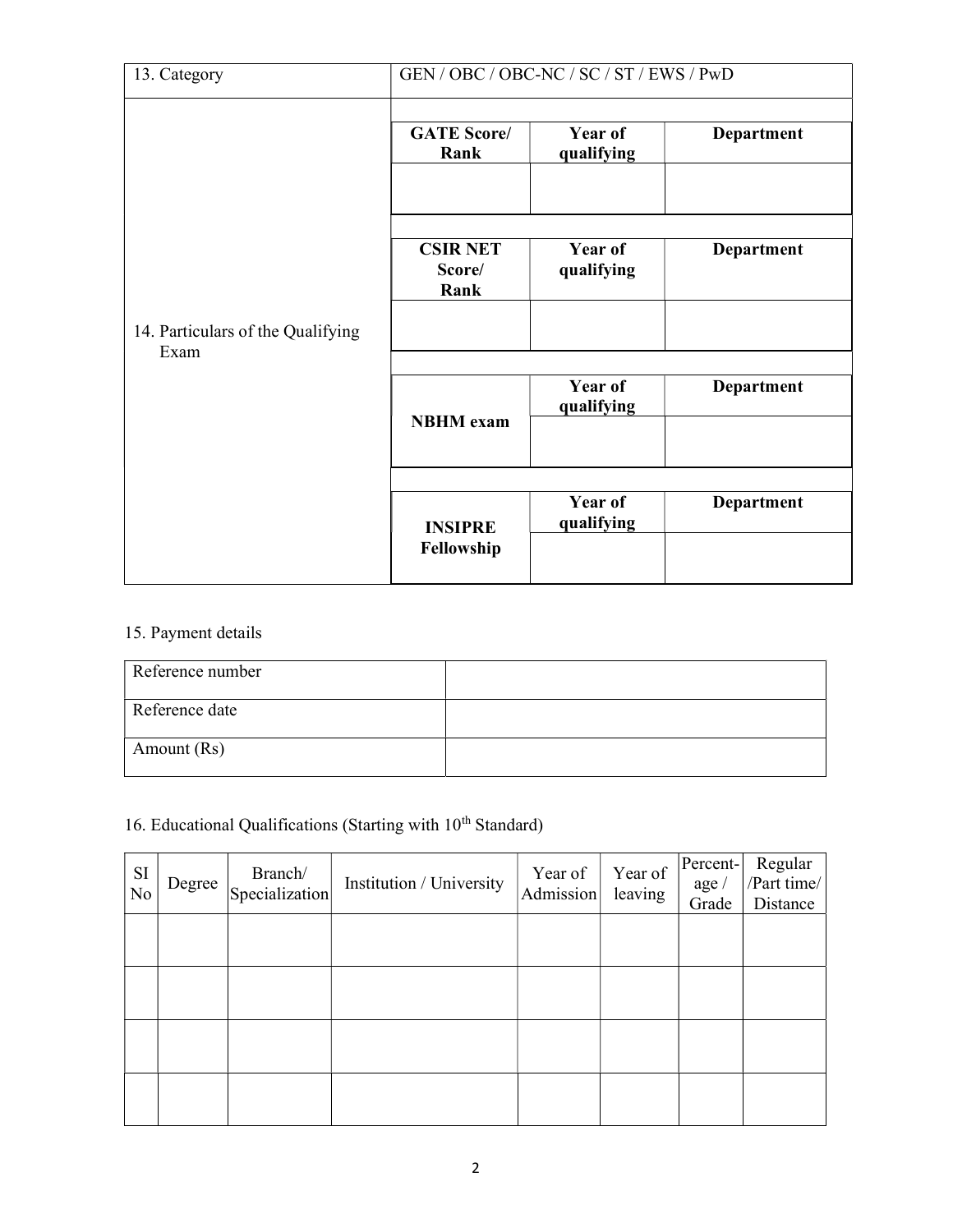| SI<br>N <sub>o</sub> | Name of the Organization | Designation<br>held | Date of<br>joining<br>$(dd{\text{-}\!\!\,\mathrm{mm}}$ -<br>yy) | Date of<br>leaving<br>$\vert$ (dd-mm-yy) $\vert$ | Duration<br>$(yy-mm)$ | Total<br>Emolument<br>( <i>per</i> )<br>annum) |
|----------------------|--------------------------|---------------------|-----------------------------------------------------------------|--------------------------------------------------|-----------------------|------------------------------------------------|
|                      |                          |                     |                                                                 |                                                  |                       |                                                |
|                      |                          |                     |                                                                 |                                                  |                       |                                                |
|                      |                          |                     |                                                                 |                                                  |                       |                                                |
|                      |                          |                     |                                                                 |                                                  |                       |                                                |

### 17. Work Experience in industry, if any (in reverse chronological order)

- 18. Details of publications (Journals, Conference papers, Books, Articles, etc.), if applicable
	- a) No. of SCI/SCIE/Scopus Journals :
	- b) No. of Other Journals :
	- c) No. International Conferences :
	- d) No. of Other Conferences :
	- e) No. of Conference Proceedings :
	- f) No. of Book Chapters :
	- g) No. of Other Publications (Please Specify) :

19. State any worth mentioning achievements/awards/medals etc.

20. Any other information you wish to mention:

21. List of documents in support of claims made in the application